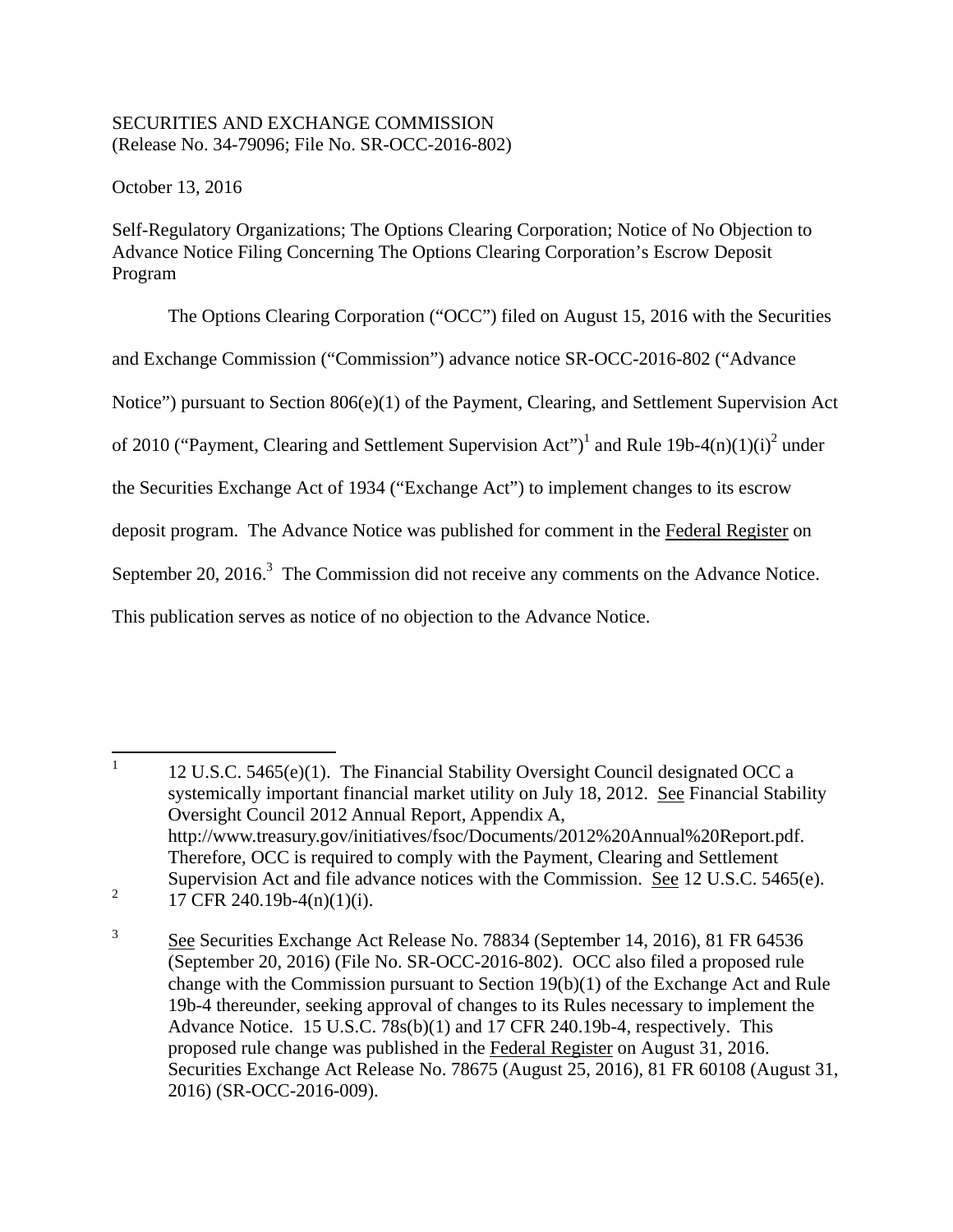#### I. Description of the Advance Notice

OCC is the sole clearing agency for the U.S. listed options markets and a systemically important financial market utility. OCC seeks to manage risks that could cause a financial loss or settlement disruption and, therefore, threaten the stability of the U.S. financial system. One way OCC manages such risks is by collecting collateral to protect against potential losses stemming from the default of a clearing member or its customers. OCC obtains this collateral by collecting margin from its clearing members, or from deposits in lieu of margin of clearing members' customers through OCC's escrow deposit program. OCC states that the users of its escrow deposit program are customers of clearing members who, through the escrow deposit program, are permitted to collateralize eligible positions directly with OCC (instead of with the relevant clearing member who would, in turn, deposit margin at OCC). OCC states that when a customer of a clearing member makes a deposit in lieu of margin through OCC's escrow deposit program, the relevant positions are excluded from the clearing member's margin requirement at OCC. OCC believes that the escrow deposit program therefore provides users of OCC's services with a means to more efficiently use cash or securities they may have available.

As described by OCC in the Advance Notice, the purpose of the proposed change is to improve the resiliency of OCC's escrow deposit program ("EDP"). First, OCC states that the changes would increase OCC's visibility into and control over collateral deposits made under the escrow deposit program. As described in the Advance Notice, currently, securities deposits in the EDP ("specific deposits") are held at either the Depository Trust Company ("DTC") or custodian banks, and cash deposits in the EDP ("escrow deposits") are held at custodian banks. While OCC currently can verify the value of the securities deposited at DTC through DTC's systems, it lacks similar visibility into cash and securities held in custodian bank accounts, relying instead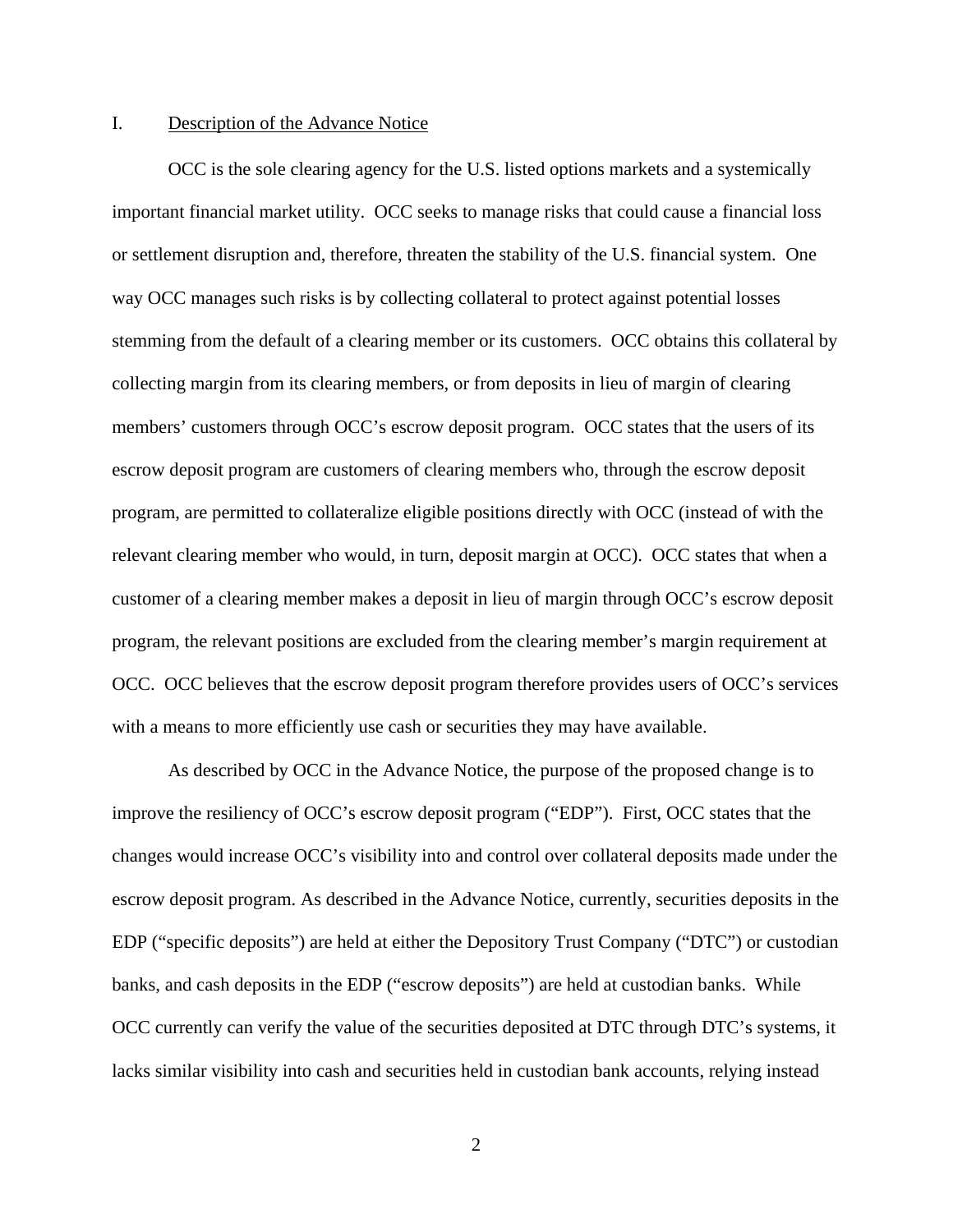on the custodian banks to verify the value of such collateral. The proposed changes would require securities in the EDP to be held at DTC, providing OCC with increased visibility into the collateral, as OCC will be able to view, validate, and value the collateral in real time and perform the controls currently performed by custodian banks. As stated in the Advance Notice, a bank participating in the escrow deposit program ("Tri-Party Custodian Bank") would also provide OCC with online view access to each customer's cash account designated for the escrow deposit program, allowing visibility into transactional activity and account balances without having to rely upon a third party to value or warrant the existence of the collateral.

Second, OCC states that the proposed changes provide more specificity concerning the manner in which OCC would take possession of collateral in OCC's escrow deposit program in the event of a clearing member or custodian bank default. As described in the Advance Notice, proposed Rules 610A(b), 610B(f), 610C(q), and 610C(r) would provide that in the event of a clearing member or custodian bank default, OCC would have the right to direct DTC to deliver the securities included in a member specific deposit, third-party specific deposit or escrow deposit to OCC's DTC participant account for the purpose of satisfying the obligations of the clearing member or reimbursing itself for losses incurred as a result of the failure. Similarly, pursuant to proposed Rules  $610C(q)$  and  $610C(r)$ , OCC would have the right in the event of a Tri-Party Custodian Bank default to take possession of cash included within an escrow deposit for the same purposes. Further, Rule  $1106(b)(2)$  would be amended to provide that OCC may close out a short position of a suspended clearing member covered by a member specific, thirdparty specific or escrow deposit, subject to the ability of the suspended clearing member or its representative to transfer the short position to another clearing member under certain circumstances.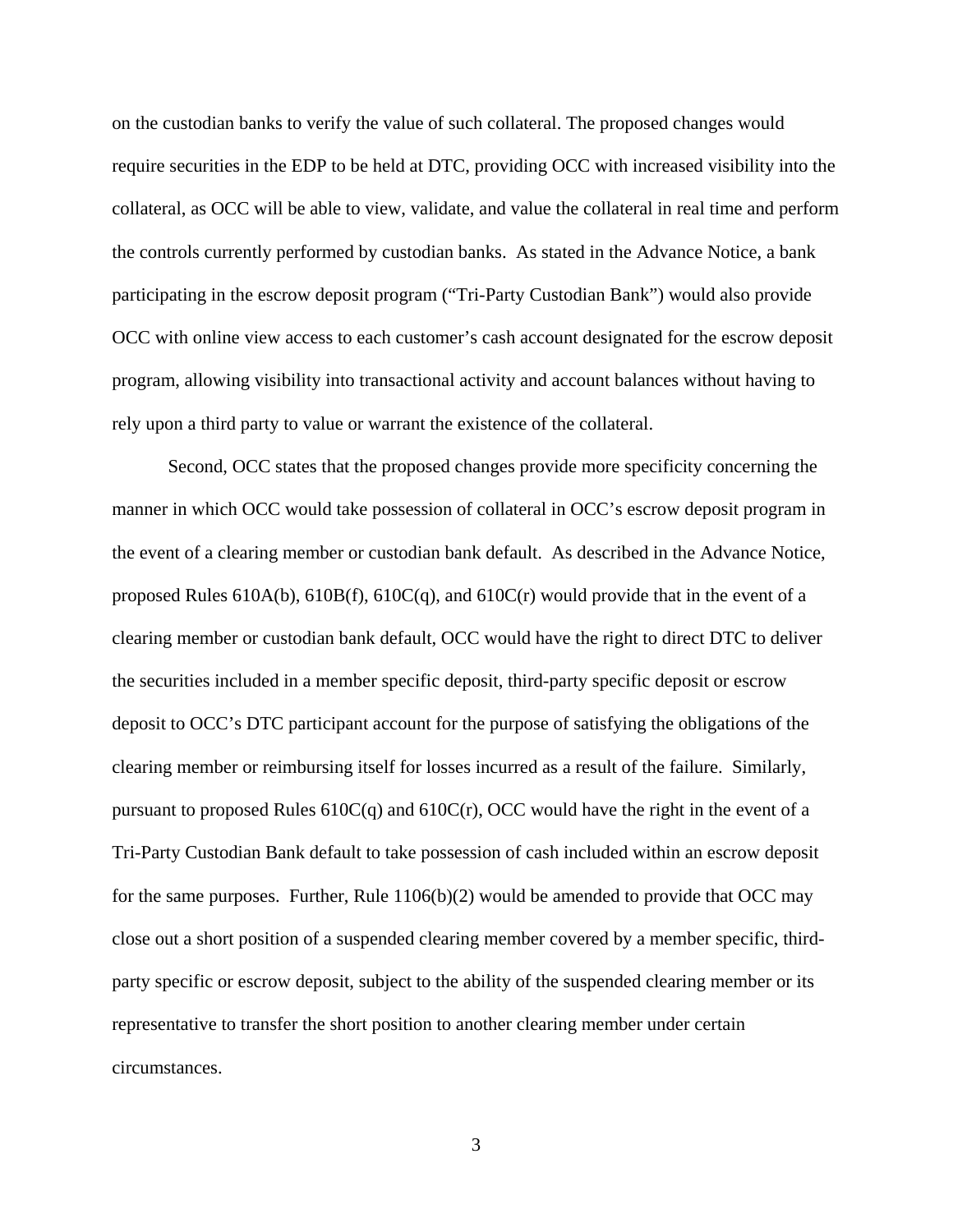Third, OCC states the proposed changes would clarify clearing members' rights to collateral in the EDP in the event of a customer default to the clearing member. According to the Advance Notice, Proposed Rules 610B(c) and 610C(f) would provide for the grant of a security interest by the customer to the clearing member with respect to any given third-party specific deposit and escrow deposit, as applicable, with the clearing member's right subordinate to OCC's interest. Proposed Rules 610C(d), 610C(o), 610C(p) and 610C(s), relating to escrow deposits, and proposed Rules 610B(d) and 610B(e), relating to third-party specific deposits, would provide that, in the event of a customer default to a clearing member, the clearing member would have the right to request a "hold" on a deposit, which would prevent the withdrawal of deposited securities or cash by a custodian bank or the release of a deposit that would otherwise occur in the ordinary course. OCC states that placing the "hold" instruction gives a clearing member the right to request that OCC direct delivery of the deposit to the clearing member through DTC's systems, in the case of securities, or an instruction to the Tri-Party Custodian Bank in the case of cash. OCC believes that providing clearing members with transparent instructions regarding how to place a hold instruction on and direct delivery of a deposit in the escrow deposit program would be a significant enhancement to the current escrow deposit program.

Fourth, OCC states the changes would improve the readability of the rules governing OCC's escrow deposit program by consolidating all such rules into a single location in OCC's Rulebook. Upon implementation of the proposed change, all securities collateral in OCC's escrow deposit program would be held at DTC, and custodian banks would only be allowed to hold cash collateral.

*Rule Consolidation and Terminology Changes*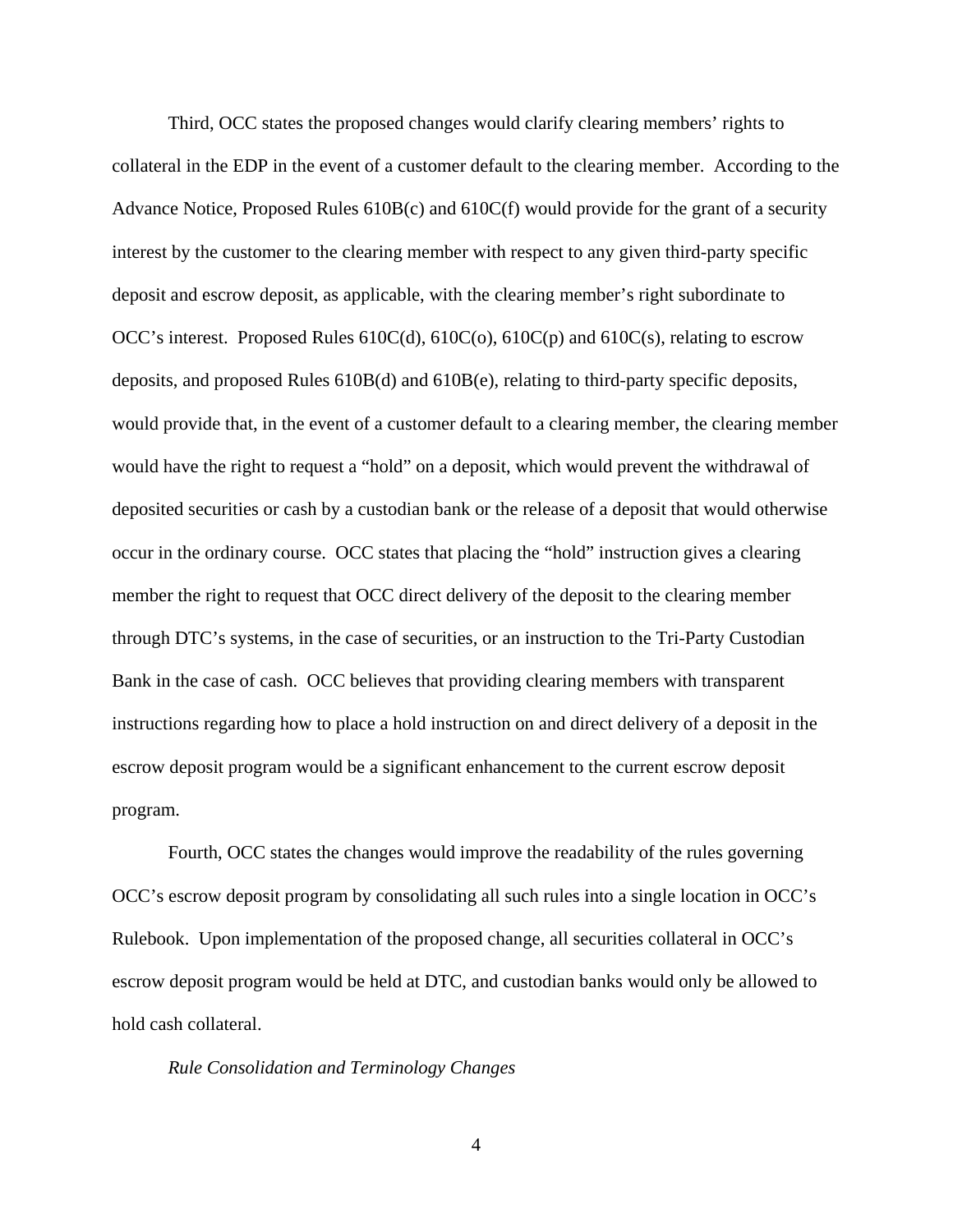OCC's current rules concerning its escrow deposit program are located in OCC Rules 503, 610, 613 and 1801. Additionally, OCC and custodian banks participating in OCC's escrow deposit program enter into an Escrow Deposit Agreement ("EDA"), which also contains substantive provisions governing the program. OCC proposes to consolidate all of the rules concerning the escrow deposit program, including the provisions of the EDA relevant to the revised escrow deposit program, into proposed Rules 610, 610A, 610B and 610C. OCC states that consolidating the many rules governing the escrow deposit program into a single location would significantly enhance the understandability and transparency of the rules concerning the escrow deposit program for current users of the program as well as any persons that may be interested in using the program in the future.

OCC proposes to rename the types of escrow deposits available within the escrow deposit program, as well as rename the term "approved depository" to "approved custodian." Specific deposits, which are equity securities deposited by clearing members at DTC at the direction of their customers, would now be called "member specific deposits"; third-party escrow deposits, which are equity securities deposited by custodian banks at DTC at the direction of their customers, would now be called "third-party specific deposits"; and escrow program deposits, which are either cash deposits held at a custodian bank for the benefit of OCC, or Government securities deposited at DTC by custodian banks at the direction of their customers, would now be called "escrow deposits". The term "approved depository" would also be changed to "approved custodian" to eliminate any potential confusion with the term "Depository," which is defined in the Rules to mean DTC.

*New Rule Organization*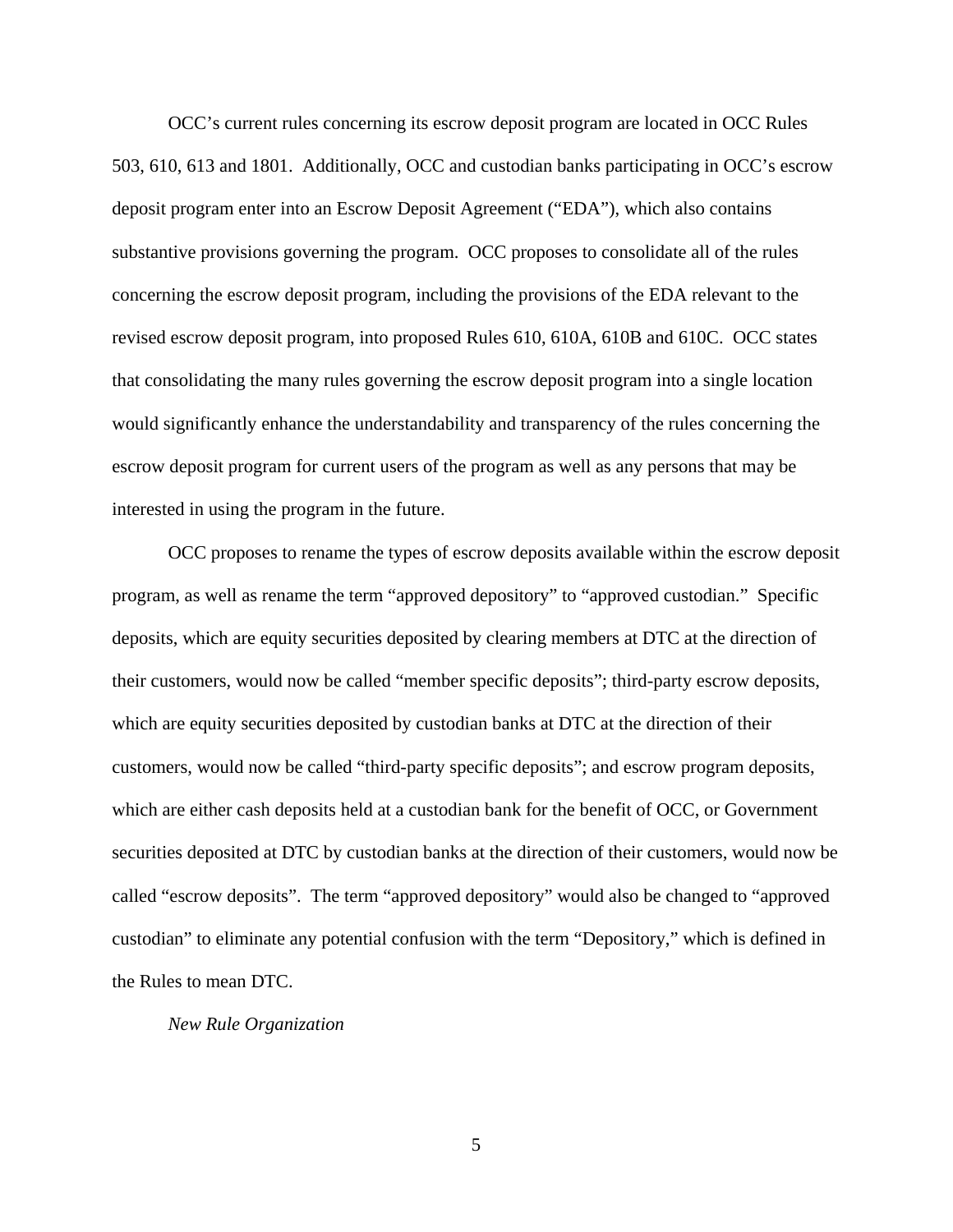With respect to the rules governing the escrow deposit program, OCC states that proposed Rule 610 would set forth general terms and conditions common to all types of deposits permitted under the escrow deposit program. Specifically, proposed Rule 610: (1) sets forth the different types of eligible positions for which a deposit in lieu of margin may be used, (2) sets forth operational aspects of the escrow deposit program such as the days and the times during which a deposit in lieu of margin may be made and where the different types of deposits in lieu of margin must be maintained (either DTC or a custodian bank), (3) provides the conditions under which OCC may take possession of a deposit in lieu of margin (from DTC or a custodian bank), and (4) describes OCC's security interest in deposits in lieu of margin.<sup>4</sup> Proposed Rule 610 is supplemented by: (1) proposed Rule 610A for member specific deposits, (2) proposed Rule 610B for third-party specific deposits, and (3) proposed Rule 610C for escrow deposits.

### *Agreements Concerning the Escrow Deposit Program*

In addition to the above-described Rule changes, many provisions of the EDA would be moved in to the Rules. OCC proposes to eliminate the EDA and replace it with a streamlined agreement entitled the "Participating Escrow Bank Agreement." OCC states that the Participating Escrow Bank Agreement would provide that custodian banks are subject to all terms of the Rules governing the revised escrow deposit program, as they may be amended from

 4 OCC would continue to maintain a perfected security interest in deposits in the escrow deposit program under the proposed Rules notwithstanding changes to the location of the rules that perfect such security interest. OCC's security interest in securities deposits in the escrow deposit program, which are held at DTC, is perfected by operation of DTC's rules. OCC's security interest in cash deposits in the escrow deposit program is perfected under proposed Rules  $610C(i)$ ,  $610C(i)$  and  $610C(k)$ , which replace Sections 3.3, 3.4, 4.3, 4.4, 5.3, 5.4 and 21 of the EDA. Proposed Rule 610(g) also concerns OCC's security interest in deposits in escrow deposit program.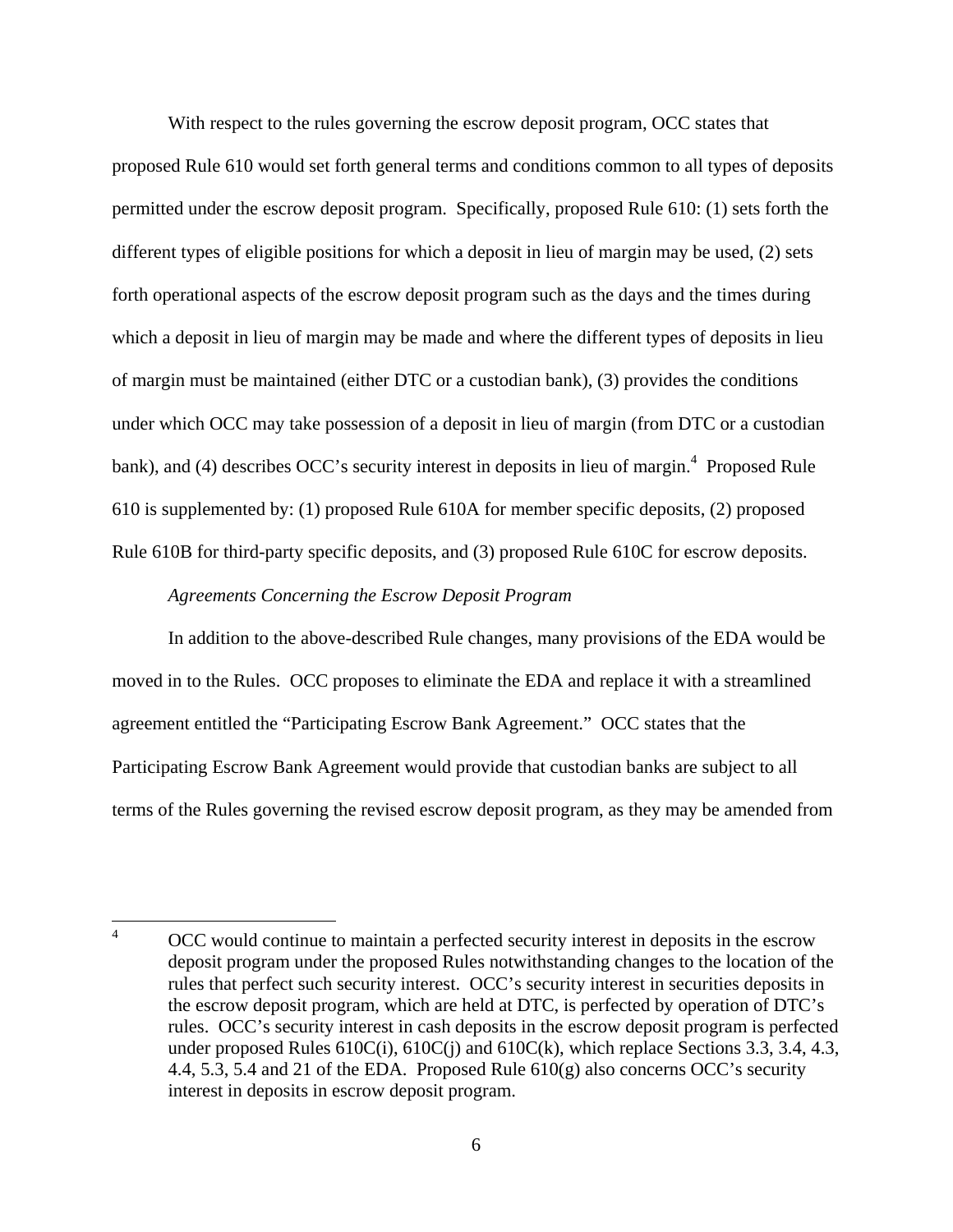time to time.<sup>5</sup> OCC states that the Participating Escrow Bank Agreement would contain eligibility requirements for custodian banks, including representations regarding the custodian bank's Tier 1 Capital, and provide OCC with express representations concerning the bank's authority to enter into the Participating Escrow Bank Agreement.

OCC is also proposing, under Proposed Rule 610C(b), to require customers wishing to deposit cash collateral and custodian banks holding escrow deposits comprised of cash to enter into a tri-party agreement involving OCC, the customer and the applicable custodian bank. While cash collateral pledged in the escrow deposit program will continue to be facilitated through existing interfaces, OCC states that pledges would be required to be made in the customer's account at the Tri-Party Custodian Bank. OCC states that the Tri-Party Agreement would govern the customer's use of cash in the program, confirm the grant of a security interest in the customer's account to OCC and the relevant clearing member (as set forth in proposed Rule 610C(f)), and cause customers of clearing members to be subject to all terms of the Rules governing the revised escrow deposit program. Each custodian bank entering into the Tri-Party Agreement would also agree to follow the directions of OCC with respect to cash escrow deposits without further consent by the customer.

### II. Discussion and Commission Findings

Although the Payment, Clearing and Settlement Supervision Act does not specify a standard of review for an advance notice, the Commission believes that the stated purpose of the

 5 Under the Participating Escrow Bank Agreement, however, OCC will agree to provide custodian banks with advance notice of material amendments to the Rules relating to deposits in lieu of margin and custodian banks will have the opportunity to withdraw from the escrow deposit program if they object to the amendments. As a general matter, the Participating Escrow Bank Agreement will not be negotiable, although OCC may determine to vary certain non-material terms in limited circumstances.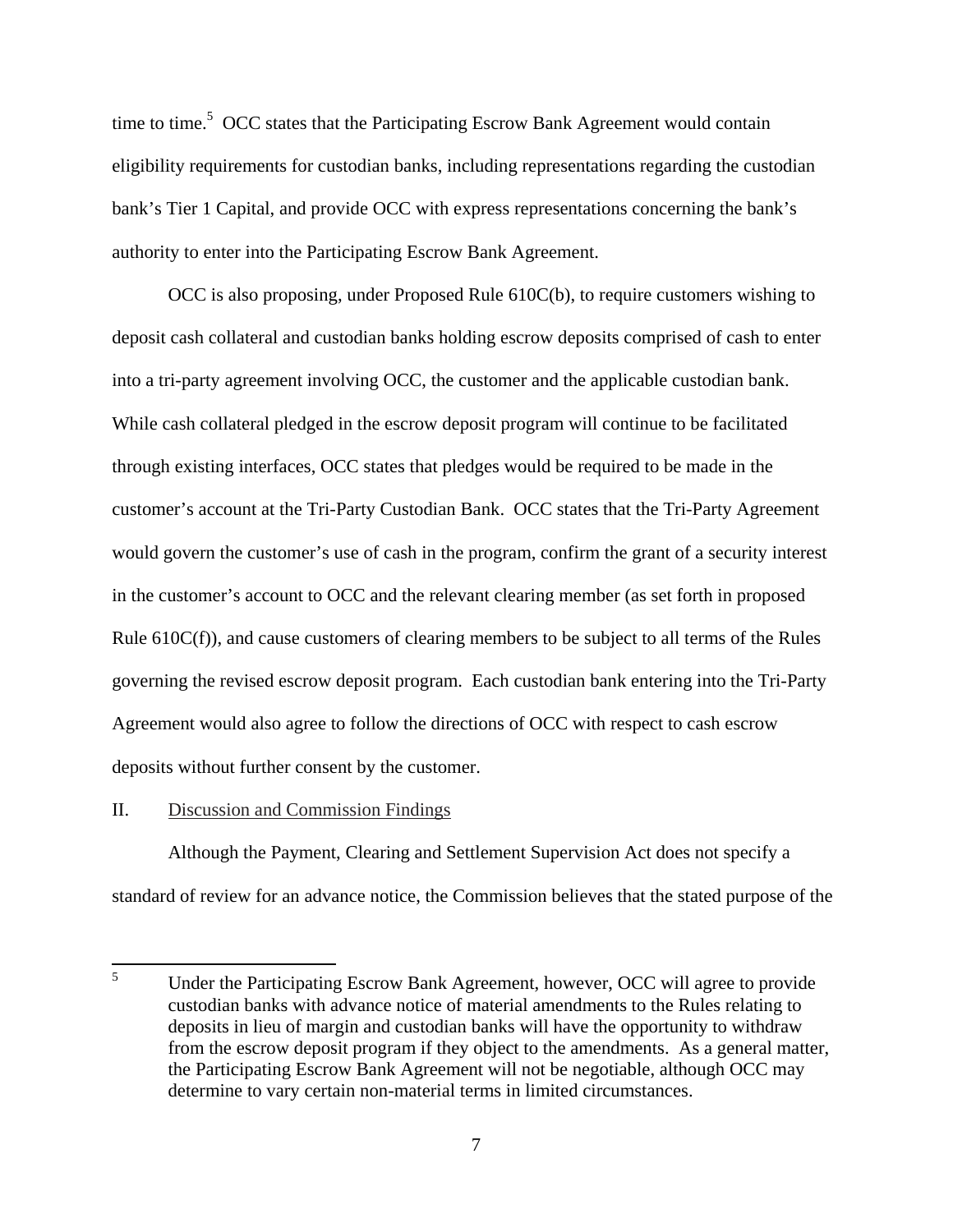Payment, Clearing and Settlement Supervision Act is instructive.<sup>6</sup> The stated purpose of the Payment, Clearing and Settlement Supervision Act is to mitigate systemic risk in the financial system and promote financial stability by, among other things, promoting uniform risk management standards for systemically important financial market utilities and strengthening the liquidity of systemically important financial market utilities.<sup>7</sup>

Section  $805(a)(2)$  of the Payment, Clearing and Settlement Supervision Act<sup>8</sup> authorizes the Commission to prescribe risk management standards for the payment, clearing, and settlement activities of designated clearing entities and financial institutions engaged in designated activities for which it is the supervisory agency or the appropriate financial regulator. Section 805(b) of the Payment, Clearing and Settlement Supervision Act<sup>9</sup> states that the objectives and principles for the risk management standards prescribed under Section 805(a) shall be to:

- promote robust risk management;
- promote safety and soundness;
- reduce systemic risks; and
- support the stability of the broader financial system.

The Commission has adopted risk management standards under Section 805(a)(2) of the Payment, Clearing and Settlement Supervision Act ("Clearing Agency Standards") and the

8 12 U.S.C. 5464(a)(2).

 6 See 12 U.S.C. 5461(b).

<sup>7</sup> Id.

<sup>9</sup> 12 U.S.C. 5464(b).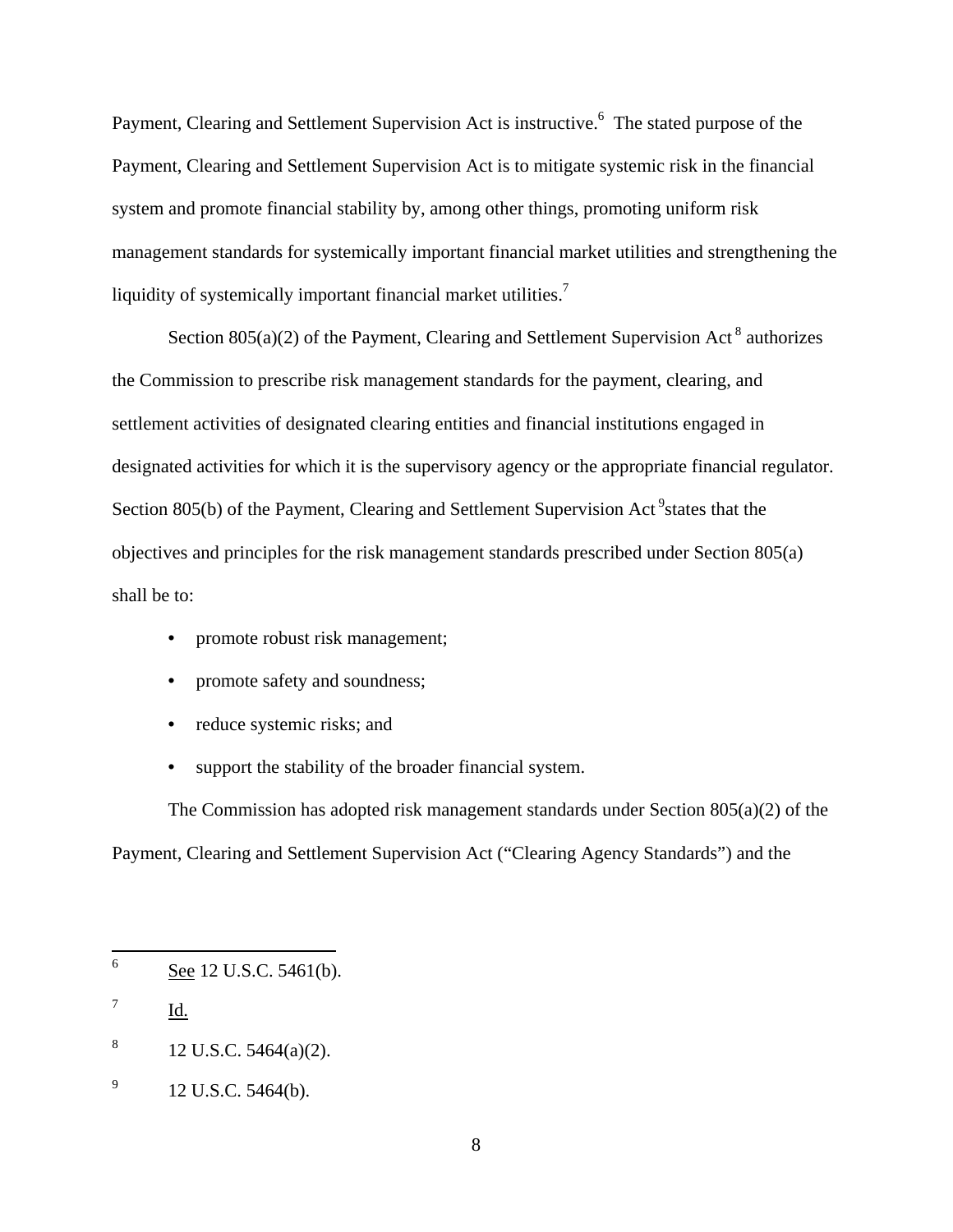Exchange Act.<sup>10</sup> The Clearing Agency Standards became effective on January 2, 2013, and require registered clearing agencies to establish, implement, maintain, and enforce written policies and procedures that are reasonably designed to meet certain minimum requirements for their operations and risk management practices on an ongoing basis. As such, it is appropriate for the Commission to review advance notices against these Clearing Agency Standards, and the objectives and principles of these risk management standards as described in Section 805(b) of the Payment, Clearing and Settlement Supervision Act.<sup>11</sup>

The Commission believes the proposed change is consistent with the objectives and principles described in Section 805(b) of the Payment, Clearing and Settlement Supervision Act,<sup>12</sup> and the Clearing Agency Standards, in particular, Rule 17Ad-22(d)(1),<sup>13</sup> Rule 17Ad- $22(d)(3)$ ,<sup>14</sup>and Rule 17Ad-22(d)(11)<sup>15</sup> under the Exchange Act, as described in detail below.

*A. Consistency with Section 805(b)(1) of the Act* 

The objectives and principles of Section 805(b) of the Payment, Clearing and Settlement Supervision Act are to promote robust risk management, promote safety and soundness, reduce systemic risks, and support the stability of the broader financial system.<sup>16</sup> The proposed change is consistent with the objectives and principles described in Section 805(b)(1) of the Act,

- $13$  17 CFR 240.17Ad-22(d)(1).
- $14$  17 CFR 240.17Ad-22(d)(3).
- <sup>15</sup> 17 CFR 240.17Ad-22(d)(11).
- $16$  12 U.S.C. 5464(b).

<sup>&</sup>lt;sup>10</sup> 17 CFR 240.17Ad-22. See Securities Exchange Act Release No. 68080 (October 22, 2012), 77 FR 66220 (November 2, 2012) (S7-08-11).

 $11 \quad 12 \text{ U.S.C. } 5464 \text{ (b)}.$ 

<sup>12</sup> Id.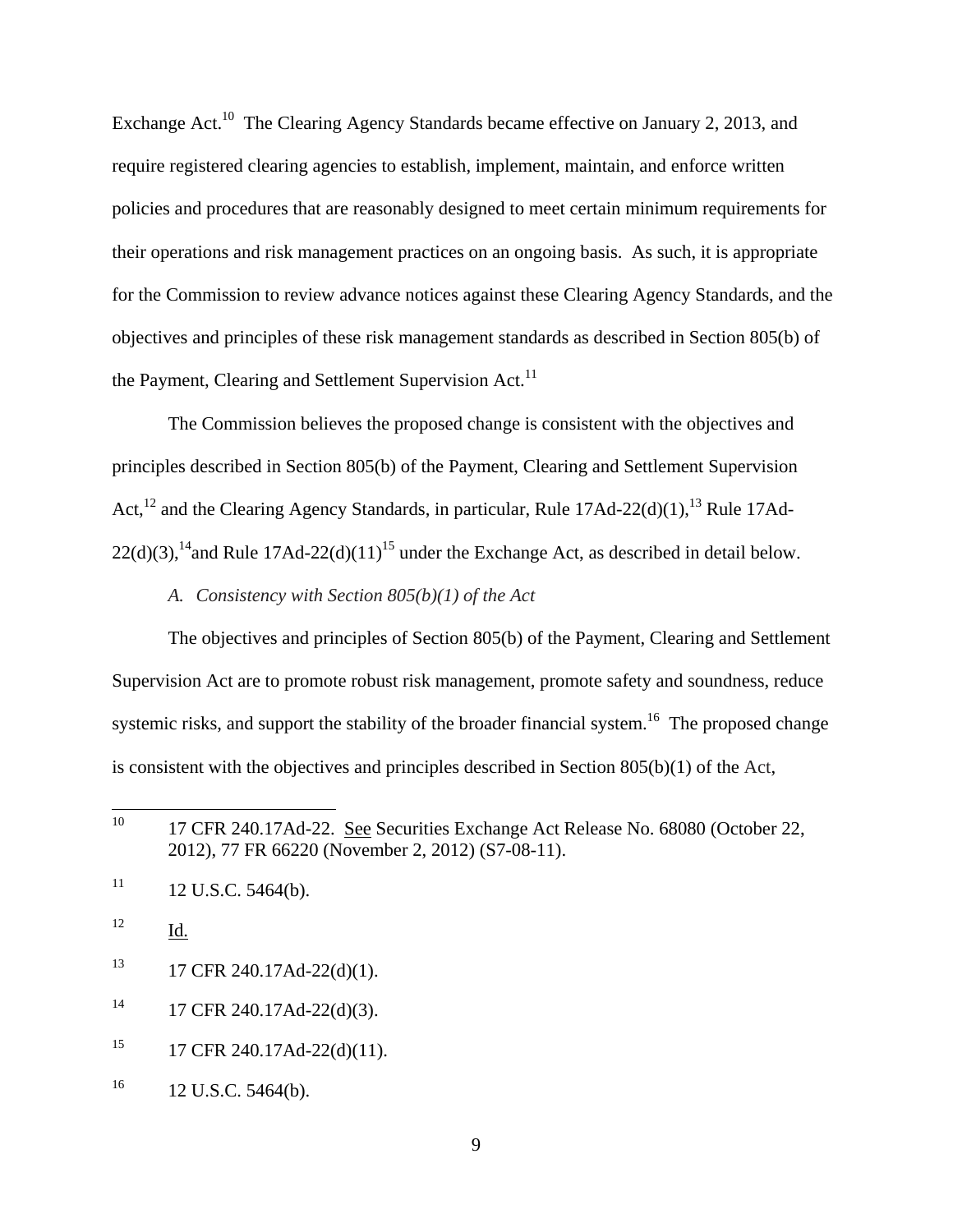including consistency with promoting robust risk management.<sup>17</sup> OCC collects margin and deposits in lieu of margin to protect OCC and market participants from risks resulting from the default of a clearing member. The proposed change will enhance OCC's ability to validate and value EDP deposits in real time and enhance its ability to expeditiously take possession of such deposits in the event of a default. These enhancements will enable OCC to better ensure that it monitors and maintains adequate financial resources in the event of a clearing member default and thereby promote robust risk management. As such, the Commission believes that the proposed change is consistent with the promotion of robust risk management.

## *B. Consistency with Exchange Act Rule 17Ad-22(d)*

Rule 17Ad-22(d)(1) under the Exchange Act requires OCC to establish, implement, maintain and enforce written policies and procedures reasonably designed to provide a wellfounded, transparent, and enforceable legal framework for each aspect of its activities in all relevant jurisdictions.<sup>18</sup> Through the proposed change, OCC will provide clarity to clearing members, their customers, and potential users of OCC's escrow deposit program regarding the operations of the escrow deposit program and the manner in which OCC would risk manage a clearing member or customer default using the escrow deposit program. For example, the proposed change would better codify OCC's and clearing members' rights to EDP collateral in the event of a clearing member or customer default and provide greater transparency regarding the operational steps involved in taking possession of such collateral. Moreover, consolidating the rules governing the EDP and terms previously located in the EDA into a single location will

  $17 \t12$  U.S.C. 5464(b)(1).

 $18$  17 CFR 240.17Ad-22(d)(1).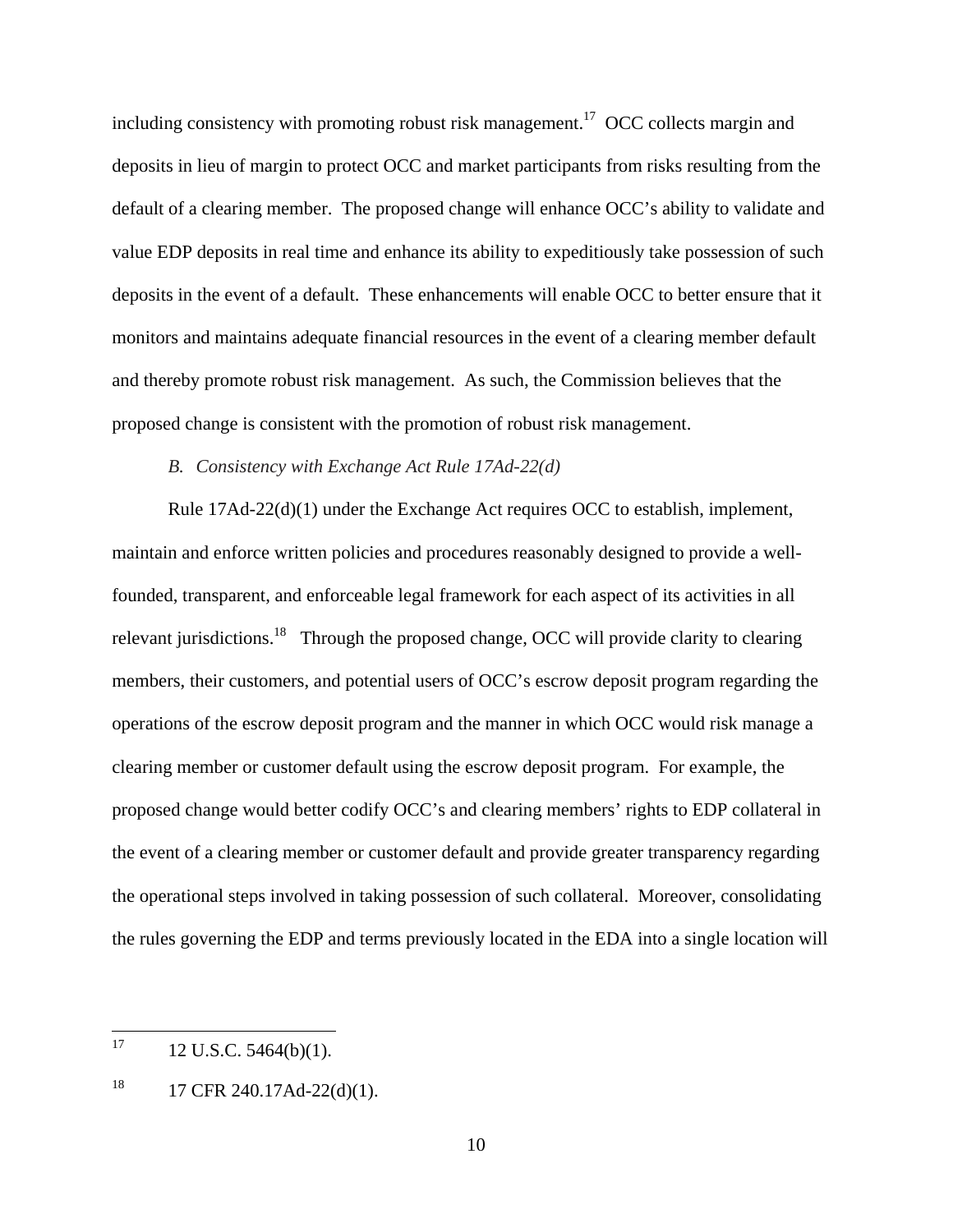enhance the transparency of the applicable EDP rules. As such, the Commission believes the proposed change is consistent with Exchange Act Rule  $17\text{Ad}-22\text{(d)}(1)$ .<sup>19</sup>

In addition, the Commission believes that the proposed change is consistent with Exchange Act Rule  $17$ Ad-22(d)(3).<sup>20</sup> Rule  $17$ Ad-22(d)(3) requires OCC to, among other things, establish, implement, maintain and enforce written policies and procedures reasonably designed to hold assets in a manner that minimizes risk of loss or delay or in its access to them.<sup>21</sup> Under the proposed change, all non-cash collateral in the EDP would be held at DTC, which will allow OCC to validate and value collateral in real time and quickly obtain possession of deposited securities in an event of default without involving custodian banks by issuing a transfer instruction through DTC's systems. With respect to cash collateral, the proposed change would codify OCC's right to take possession of cash within an escrow account upon a clearing member or custodian bank default and provide OCC with online view access to each customer's cash account at the custodian bank. Together, these changes would allow OCC monitor the adequacy of collateral in the EDP and be able to more quickly take possession of collateral in the EDP in the event of a clearing member default, which would, thereby, reduce potential losses to OCC, other clearing members and market participants.

Finally, the Commission believes that the proposed change is consistent with Exchange Act Rule 17Ad-22(d)(11), which requires OCC to, among other things, establish, implement, maintain and enforce written policies and procedures reasonably designed to make key aspects of

 $^{21}$  *Id.* 

<sup>19</sup> Id.

<sup>&</sup>lt;sup>20</sup> 17 CFR 240.17Ad-22(d)(3).